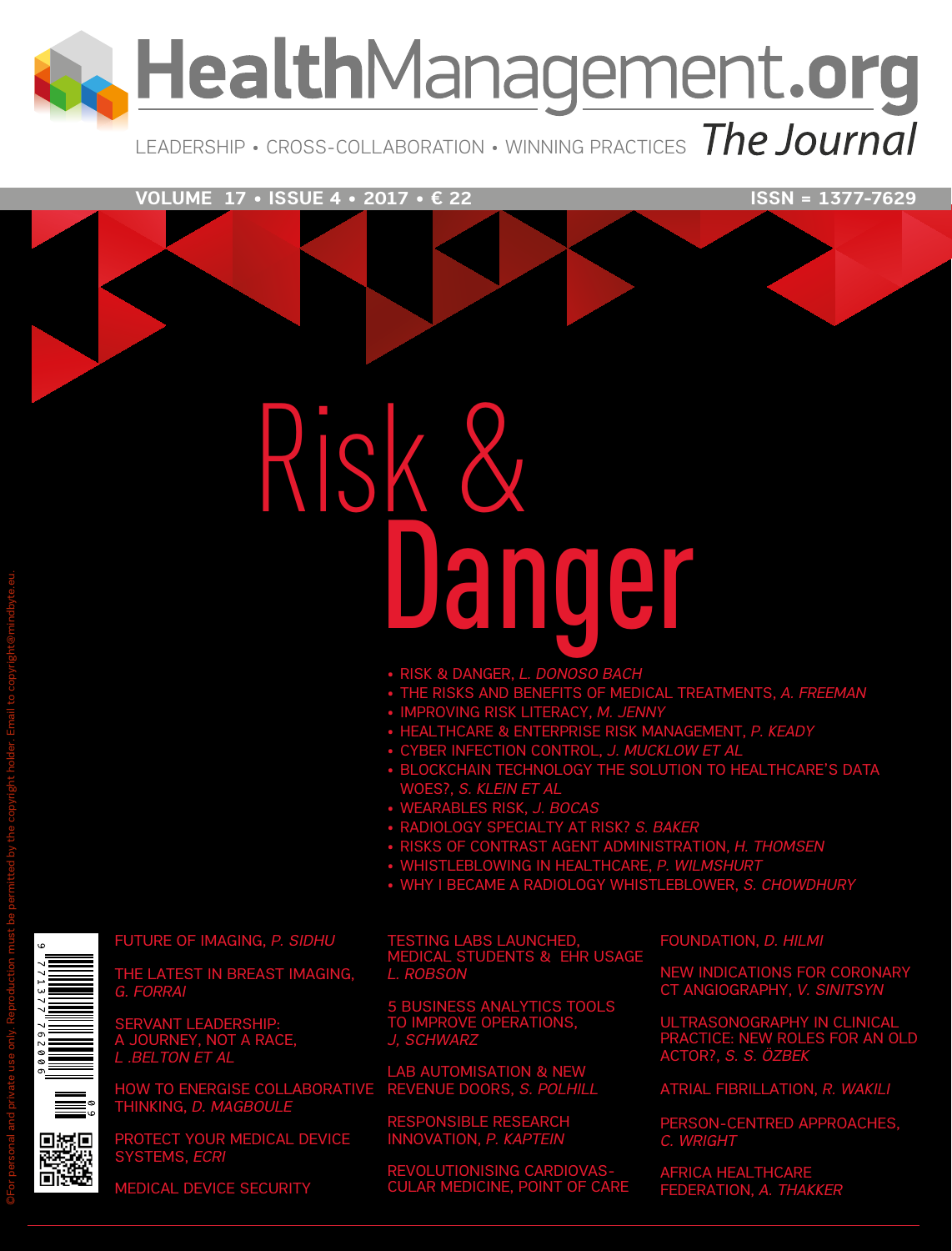## Is radiology a vital speciality?

#### Reflections on medium term prospects

Comparing radiology to living at or near the ocean allows the threats to radiology to be explored via a nautical theme.



Stephen R. Baker Professor of Radiology Rutgers, The State University of New Jersey USA

Editorial Board Member HealthManagement

drstephenrbaker@gmail.com



Our specialty is heading for a period of uncertainty,<br>disquiet, challenge and perhaps peril, one that<br>will likely manifest itself in the medium term,<br>five to fifteen vesse bange at the latest. The sizes disquiet, challenge and perhaps peril, one that will likely manifest itself in the medium term, five to fifteen years hence at the latest. The signs that should engender alarm are already evident, more subdued than clamorous perhaps. How can we first acknowledge them and then place them higher in our collective agenda?

Many theorists of knowledge acquisition and retention often emphasise the power of metaphor to enhance discovery by bringing to the fore compelling linkages across intellectual domains. The apt allusion often provides insight undiscovered through conventional narratives. So allow me to reference at several points in this discussion the anticipated journey of our specialty in a nautical context. I wish to compare our field of endeavour to living at or near the ocean.

Radiology over the past 45 years, since the introduction of various measures of producing sectional images, has established itself as a major contributor

to healthcare. Our pictures are indeed "SEE WORTHY". That is, the products and procedures under our stewardship and mediated by our expertise have been deemed valuable by our referrers and patients and also by economists and social opinion makers. The success of our care delivery project has enabled us to sail along, well regarded and well rewarded. In that sense, the vessel of technology that propels us has been SEAWORTHY.

But like a ship on a voyage we must reckon with uncertainties—they with wind, water and weather—and we with the irresistible force of technological change. In 1814 Goethe wrote the influential poem *Calm Seas and Prosperous Voyage*, a compelling work that stimulated both Beethoven and Mendelssohn to use his words as the programmatic impetus for symphonic compositions of lasting fame. Upon first hearing, I, like most people listening today, completely missed the import of the poem by first coming to it through these musical renditions. In the era of sail (remember it was 1814)